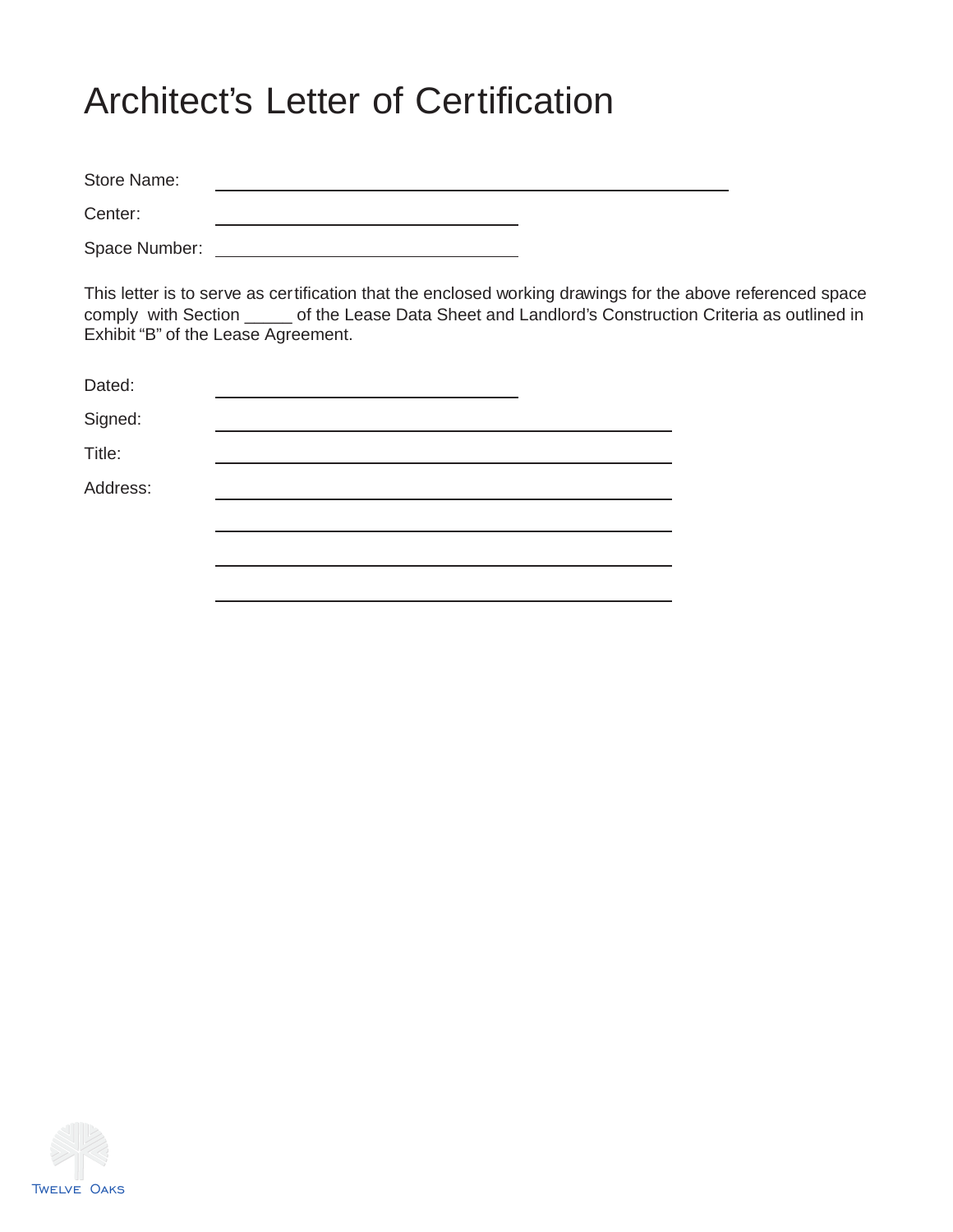# Store Completion Inspection

| Center:                                         |                                                                                                                                                                                                                                                                                                                                                                                                                  |
|-------------------------------------------------|------------------------------------------------------------------------------------------------------------------------------------------------------------------------------------------------------------------------------------------------------------------------------------------------------------------------------------------------------------------------------------------------------------------|
| Landlord dated $\frac{1}{\sqrt{1-\frac{1}{2}}}$ | The above named store was inspected on $\underline{\hspace{1cm}}$ / $\underline{\hspace{1cm}}$ / $\underline{\hspace{1cm}}$ by this office and is hereby certified<br>to be in compliance with the Construction Documents submitted to and approved by the                                                                                                                                                       |
|                                                 | The following is a list of items either incomplete or inconsistent to those documents:                                                                                                                                                                                                                                                                                                                           |
|                                                 |                                                                                                                                                                                                                                                                                                                                                                                                                  |
|                                                 | 2. $\frac{1}{2}$ $\frac{1}{2}$ $\frac{1}{2}$ $\frac{1}{2}$ $\frac{1}{2}$ $\frac{1}{2}$ $\frac{1}{2}$ $\frac{1}{2}$ $\frac{1}{2}$ $\frac{1}{2}$ $\frac{1}{2}$ $\frac{1}{2}$ $\frac{1}{2}$ $\frac{1}{2}$ $\frac{1}{2}$ $\frac{1}{2}$ $\frac{1}{2}$ $\frac{1}{2}$ $\frac{1}{2}$ $\frac{1}{2}$ $\frac{1}{2}$ $\frac{1}{2}$                                                                                           |
|                                                 |                                                                                                                                                                                                                                                                                                                                                                                                                  |
|                                                 | 4. $\frac{1}{\sqrt{1-\frac{1}{2}}\sqrt{1-\frac{1}{2}}\sqrt{1-\frac{1}{2}}\sqrt{1-\frac{1}{2}}\sqrt{1-\frac{1}{2}}\sqrt{1-\frac{1}{2}}\sqrt{1-\frac{1}{2}}\sqrt{1-\frac{1}{2}}\sqrt{1-\frac{1}{2}}\sqrt{1-\frac{1}{2}}\sqrt{1-\frac{1}{2}}\sqrt{1-\frac{1}{2}}\sqrt{1-\frac{1}{2}}\sqrt{1-\frac{1}{2}}\sqrt{1-\frac{1}{2}}\sqrt{1-\frac{1}{2}}\sqrt{1-\frac{1}{2}}\sqrt{1-\frac{1}{2}}\sqrt{1-\frac{1}{2}}\sqrt{$ |
| $5.$ $\qquad \qquad$                            |                                                                                                                                                                                                                                                                                                                                                                                                                  |
|                                                 | (Use Back of form for additional items)                                                                                                                                                                                                                                                                                                                                                                          |
|                                                 | The included list has been forwarded to the General Contractor to remedy same. A copy of this<br>form has also been sent to the Tenant.                                                                                                                                                                                                                                                                          |
| Signed:                                         |                                                                                                                                                                                                                                                                                                                                                                                                                  |
| Title:                                          |                                                                                                                                                                                                                                                                                                                                                                                                                  |
| Date:                                           |                                                                                                                                                                                                                                                                                                                                                                                                                  |
|                                                 |                                                                                                                                                                                                                                                                                                                                                                                                                  |
|                                                 |                                                                                                                                                                                                                                                                                                                                                                                                                  |
|                                                 |                                                                                                                                                                                                                                                                                                                                                                                                                  |
|                                                 |                                                                                                                                                                                                                                                                                                                                                                                                                  |
| Telephone:                                      |                                                                                                                                                                                                                                                                                                                                                                                                                  |
| Fax Number:                                     |                                                                                                                                                                                                                                                                                                                                                                                                                  |

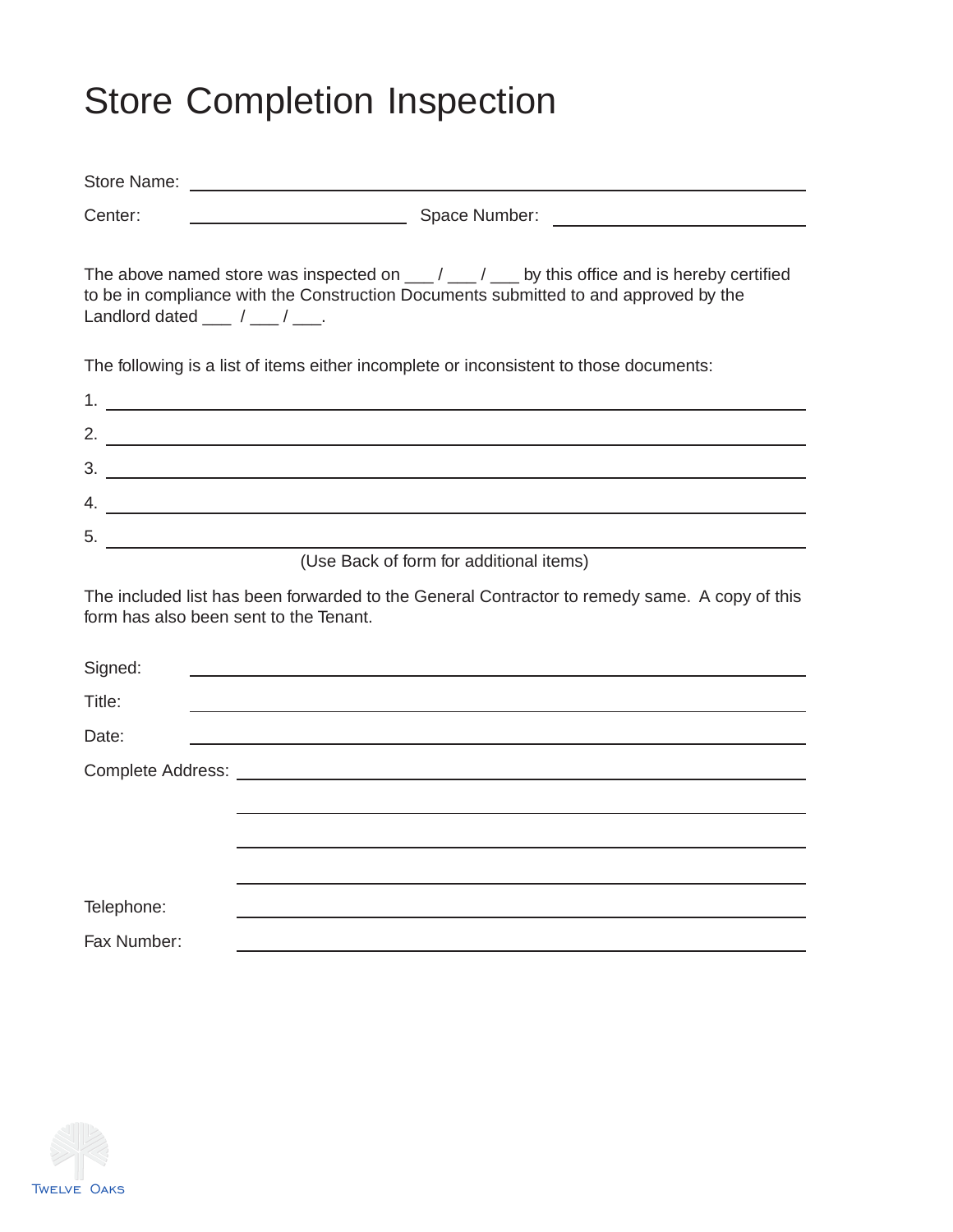# **Appendix A: Tenant Mechanical and Electrical Tabulation Sheets**

### **Instructions For Completing the Form**

**General** All blanks on the forms must be filled in.

- 1. Forms must be completed by the Tenant's Mechanical or Electrical Engineer.
- 2. Tenant's architect is responsible for ensuring coordination of all mechanical and electrical work.
- 3. If the forms are not filled out or if they are not included with the Second Submittal, the Construction Drawings and Specifications will not be reviewed until a complete submittal is made.
- 4. For explanation of footnotes refer to page 3.
- **Mechanical** 1. Only recognized ASHRAE methods are to be employed.
	- 2. Check sheets are not intended to be a calculation method but merely a standard summary of data as was used by the Tenant's engineer. All factors provided are minimums.
	- **Electrical** All data presented shall be as per NEC.

Page 1 of 5 Twelve Oaks Appendix A; 02-97

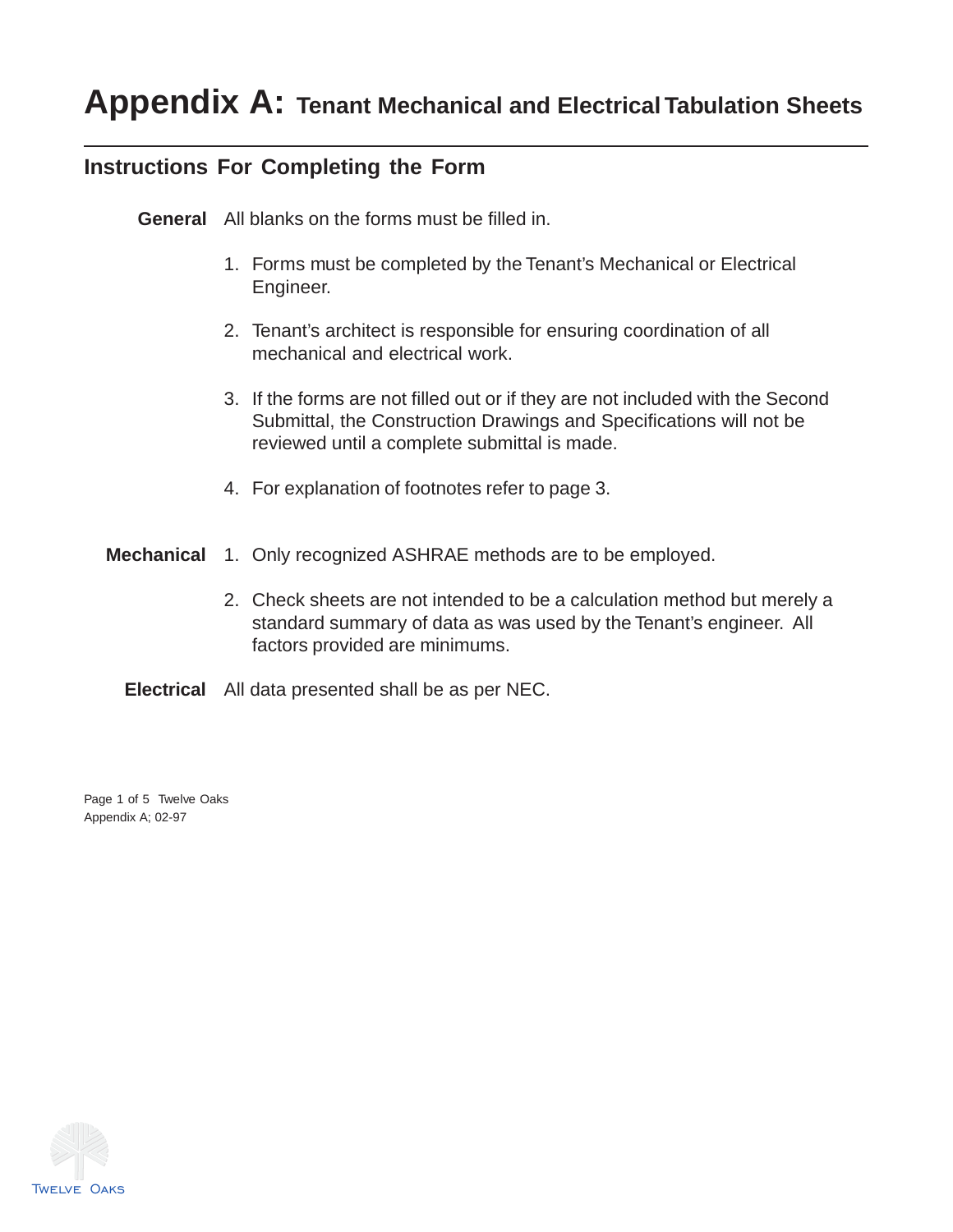## **Tenant Mechanical Load Calculation Check Sheet For Tenants Connecting to the Central Air-Conditioning System**

| Tenant Name |        |                 | Space No. |       |
|-------------|--------|-----------------|-----------|-------|
| Lease Area  | SQ.FT. | Product/Service |           | _evel |

| <b>COOLING LOAD CALCULATIONS FOR SALES AREA</b><br>SQ. FT. |                                               |                   |                       |   |                                    |                                                                           |
|------------------------------------------------------------|-----------------------------------------------|-------------------|-----------------------|---|------------------------------------|---------------------------------------------------------------------------|
| <b>Description</b>                                         | <b>Total Watts,</b><br><b>Persons or Area</b> | <b>Multiplier</b> | <b>BTUH (Cooling)</b> |   | Percentage<br><b>Plenum Credit</b> | <b>W/Ceiling Plenum</b><br><b>Credit Nominal</b><br><b>BTUH (Cooling)</b> |
| Lighting 1                                                 |                                               | x3.41             | $=$                   | X | $\%$                               | $=$                                                                       |
| Show Case Ltg 1                                            |                                               | x3.41             | $=$                   | X | 100%                               | $=$                                                                       |
| Equipment 2                                                |                                               | x3.41             | $=$                   | X | 100%                               | $=$                                                                       |
| People<br>(1 Person/75 SF)                                 |                                               | x 315             | $=$                   | X | 100%                               | $=$                                                                       |
| Roof 3                                                     | SF x                                          | <b>BTU/SF</b>     | $=$                   | X | $\%$                               | $=$                                                                       |
| Walls 3                                                    | SF x                                          | <b>BTU/SF</b>     | $=$                   | X | 100%                               | $=$                                                                       |
| Doors, Windows, Infiltration, Etc.                         |                                               |                   |                       | x | 100%                               | $=$                                                                       |
| <b>TOTAL BTUH</b>                                          |                                               |                   |                       |   |                                    |                                                                           |

| <b>Description</b> | <b>Total BTUH</b> | <b>Divisor</b>                       |     | <b>Total Cooling Required</b> |
|--------------------|-------------------|--------------------------------------|-----|-------------------------------|
| Nominal Cooling    |                   | $(1.08 \times 20^{\circ} \text{ F})$ | $=$ | CFM                           |

#### **HEATING LOAD CALCULATIONS FOR SALES AREA**

| <b>Description</b>                 | Area | <b>BTUH</b>   | <b>Peak BTUH (Heating)</b> |
|------------------------------------|------|---------------|----------------------------|
| Roof 3                             | SF x | <b>BTU/SF</b> | $=$                        |
| Walls 3                            | SF x | <b>BTU/SF</b> | $=$                        |
| Doors, Windows, Infiltration, Etc. |      |               | $=$                        |
| <b>TOTAL BTUH</b>                  |      |               | $=$                        |

Page 2 of 5 Twelve Oaks Appendix A; 02-97

See Page 3 of 5 for Footnotes

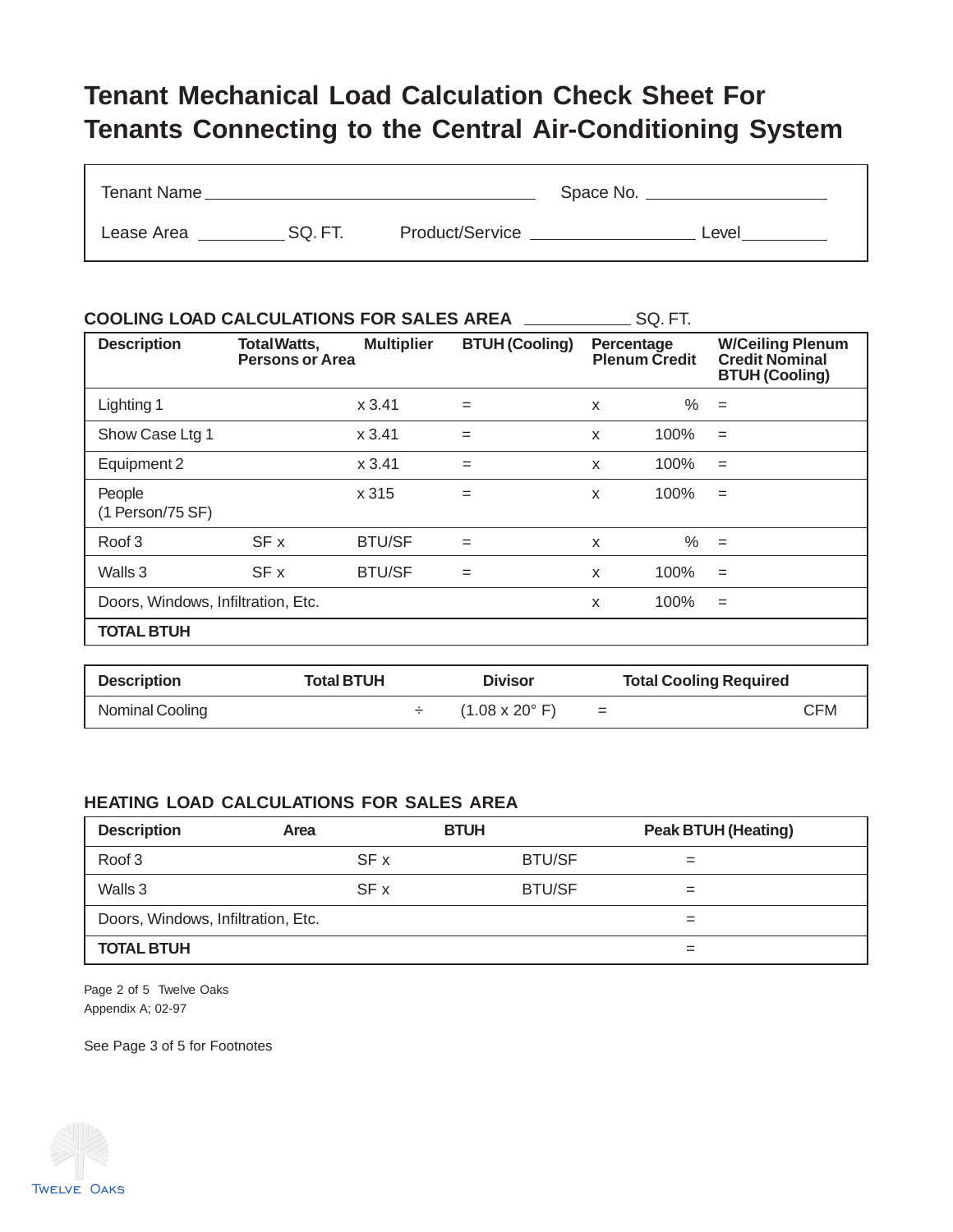## **COOLING LOAD CALCULATIONS** FOR STOCK AND/OR REMAINING AREAS SQ. FT.

| <b>Description</b>                 | <b>TotalWatts,</b><br><b>Persons or Area</b> | <b>Multiplier</b>               | <b>BTUH (Cooling)</b> |   | Percentage<br><b>Plenum Credit</b> | <b>W/Ceiling Plenum</b><br><b>Credit Nominal</b><br><b>BTUH (Cooling)</b> |
|------------------------------------|----------------------------------------------|---------------------------------|-----------------------|---|------------------------------------|---------------------------------------------------------------------------|
| Lighting 1                         |                                              | x3.41                           | $=$                   | X | $\%$                               | $=$                                                                       |
| Equipment 2                        |                                              | x3.41                           | $=$                   | X | 100%                               | $=$                                                                       |
| Transformer<br>(KW Capacity)       |                                              | x 138.11<br>(0.90)(0.045)(3410) | $=$                   | X | 100 %                              | $=$                                                                       |
| Roof 3                             | SF x                                         | <b>BTU/SF</b>                   | $=$                   | X | $\%$                               | $=$                                                                       |
| Walls 3                            | SF x                                         | <b>BTU/SF</b>                   | $=$                   | X | 100%                               | $=$                                                                       |
| Doors, Windows, Infiltration, Etc. |                                              |                                 |                       | X | 100%                               | $=$                                                                       |
| <b>TOTAL BTUH</b>                  |                                              |                                 |                       |   |                                    | $=$                                                                       |

| <b>Description</b> | Total BTUH | <b>Divisor</b>                       |     | <b>Total Cooling Required</b> |
|--------------------|------------|--------------------------------------|-----|-------------------------------|
| Nominal Cooling    |            | $(1.08 \times 20^{\circ} \text{ F})$ | $=$ | ∵FM                           |

#### **HEATING LOAD CALCULATIONS FOR STOCK AND/OR REMAINING AREAS**

| <b>Description</b>                 | Area | <b>BTUH</b>   | <b>Peak BTUH (Heating)</b> |
|------------------------------------|------|---------------|----------------------------|
| Roof 3                             | SF x | <b>BTU/SF</b> |                            |
| Walls 3                            | SF x | <b>BTU/SF</b> | $=$                        |
| Doors, Windows, Infiltration, Etc. |      |               |                            |
| <b>TOTAL BTUH</b>                  |      |               |                            |

#### **FOOTNOTES:**

1. Actual plan count, not square foot factors (Coordinate with Electrical Drawings).

2. Kitchen or other powered equipment - attach separate Calculation Sheet(s).

3. For heat gain and heat loss BTU/SF criteria see Design Criteria Package.

Page 3 of 5 Twelve Oaks Appendix A; 02-97

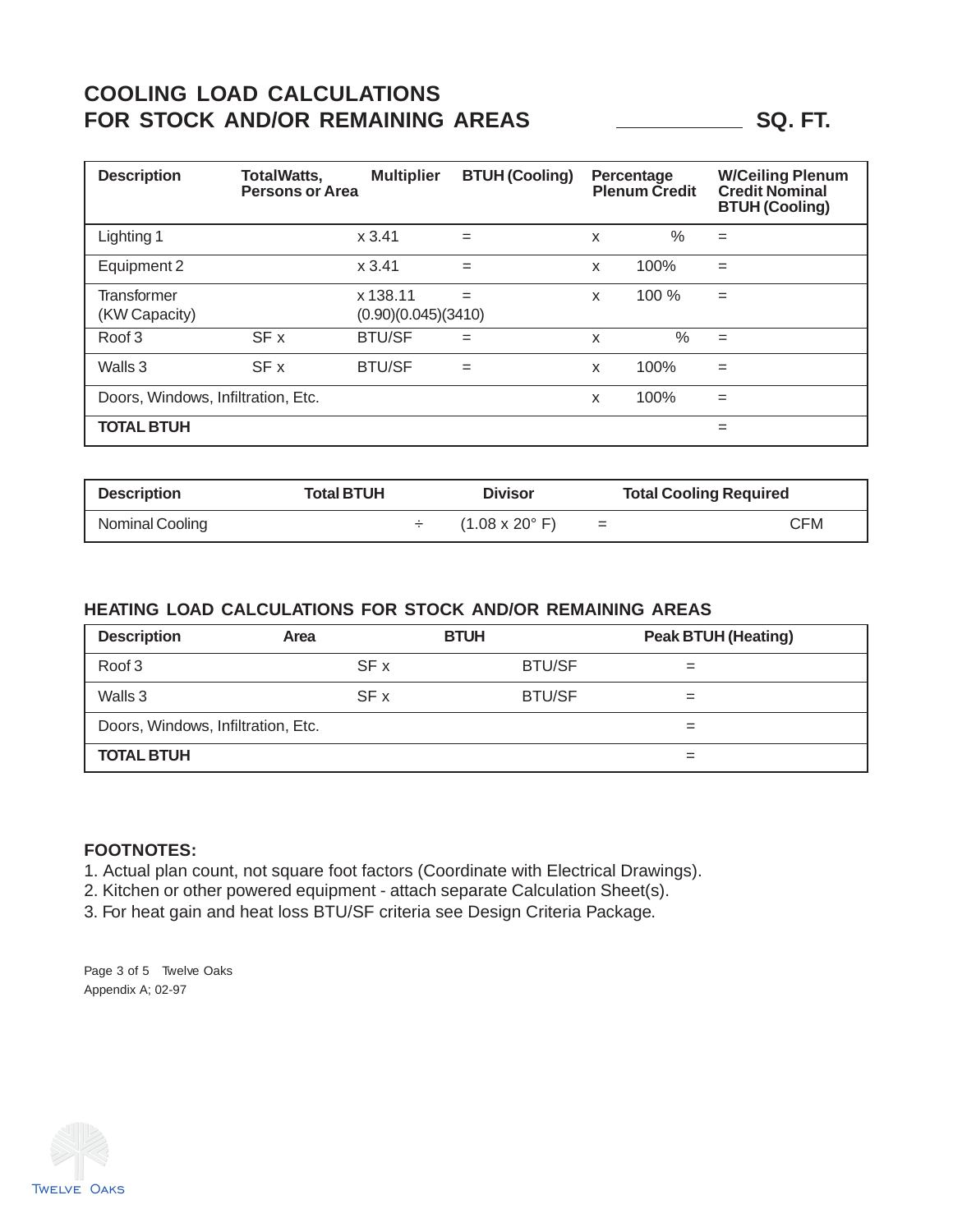## **SUMMARY SHEET FOR MECHANICAL DATA TABULATION**

| <b>Description</b>             | <b>CFM</b> | <b>Landlord Approved CFM</b> |
|--------------------------------|------------|------------------------------|
| <b>Grand Total NOMINAL CFM</b> |            |                              |
| Requested CFM                  |            |                              |

| Description                  | <b>Total BTUH</b> | <b>Divisor</b> | Total |
|------------------------------|-------------------|----------------|-------|
| Grand Total Heating Required |                   | $3410 =$       | KW.   |
| Requested Heating Capacity   |                   | $3410 =$       | KW.   |

Calculation Check Sheet Preparer's Information:

Name

Company-

Telephone Fax

Page 4 of 5 Twelve Oaks Appendix A; 02-97

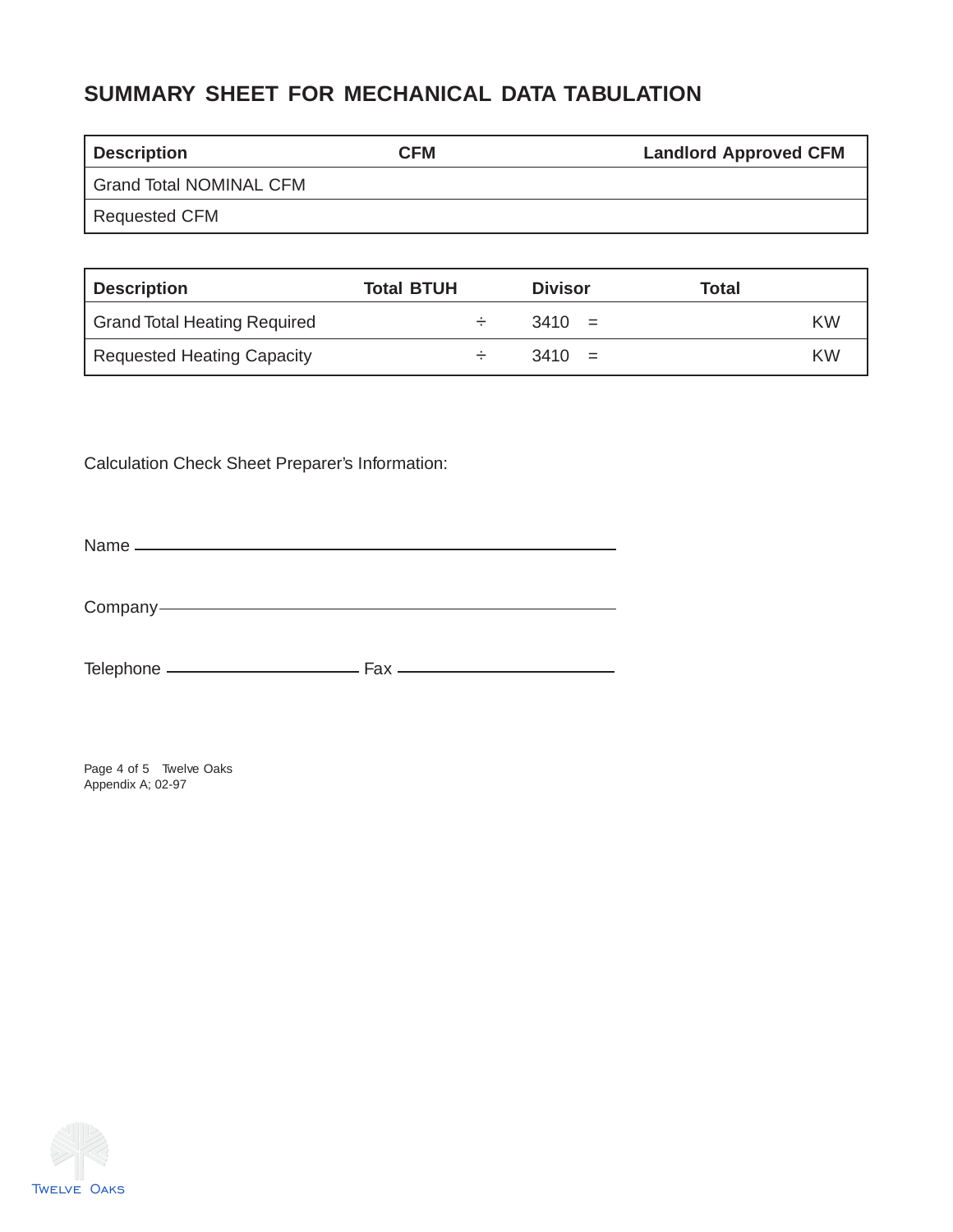### **Tenant Electrical Data Tabulation Sheet**

| <b>Tenant Name</b>               |  |         |
|----------------------------------|--|---------|
| Lease Area _____________ SQ. FT. |  | ∟evel - |

| <b>Load Type</b>                                                       | <b>Connected KW</b> |
|------------------------------------------------------------------------|---------------------|
| Space Lighting                                                         |                     |
| Showcase Lighting                                                      |                     |
| Sign Lighting                                                          |                     |
| Receptacles                                                            |                     |
| <b>Water Heating</b>                                                   |                     |
| Toilet Exhaust Fan (HP)                                                |                     |
| Special Appliances or Equipment 1                                      |                     |
| Miscellaneous (Indicate)                                               |                     |
| <b>Space Heating</b>                                                   |                     |
| Air Conditioning (HP, KW or FLA)                                       |                     |
| Fan Coil Unit (HP)                                                     |                     |
| Exhaust Hood Fan(s) (HP)                                               |                     |
| Make-up Air Fan (HP)                                                   |                     |
| Largest Motor______________, Total Motor (HP)                          |                     |
| Transformer Size (KW or KVA - Indicate)                                |                     |
| <b>TOTAL CONNECTED LOAD (KW)</b>                                       |                     |
| <b>TOTAL SIMULTANEOUS LOAD (KW)</b><br>(Maintained at 3 hours or more) |                     |

Footnote 1: Attach separate sheet outlining equipment name, location, KW or HP, etc.

PREPARED & CERTIFIED BY:

#### **This Table for Landlord's Use**

| 480/277 volt, 3 phase, 4 wire power to Tenant space provided by the Tenant (lighting and power) |         |  |
|-------------------------------------------------------------------------------------------------|---------|--|
| Conductors                                                                                      | Conduit |  |
| Switch                                                                                          | Fuse    |  |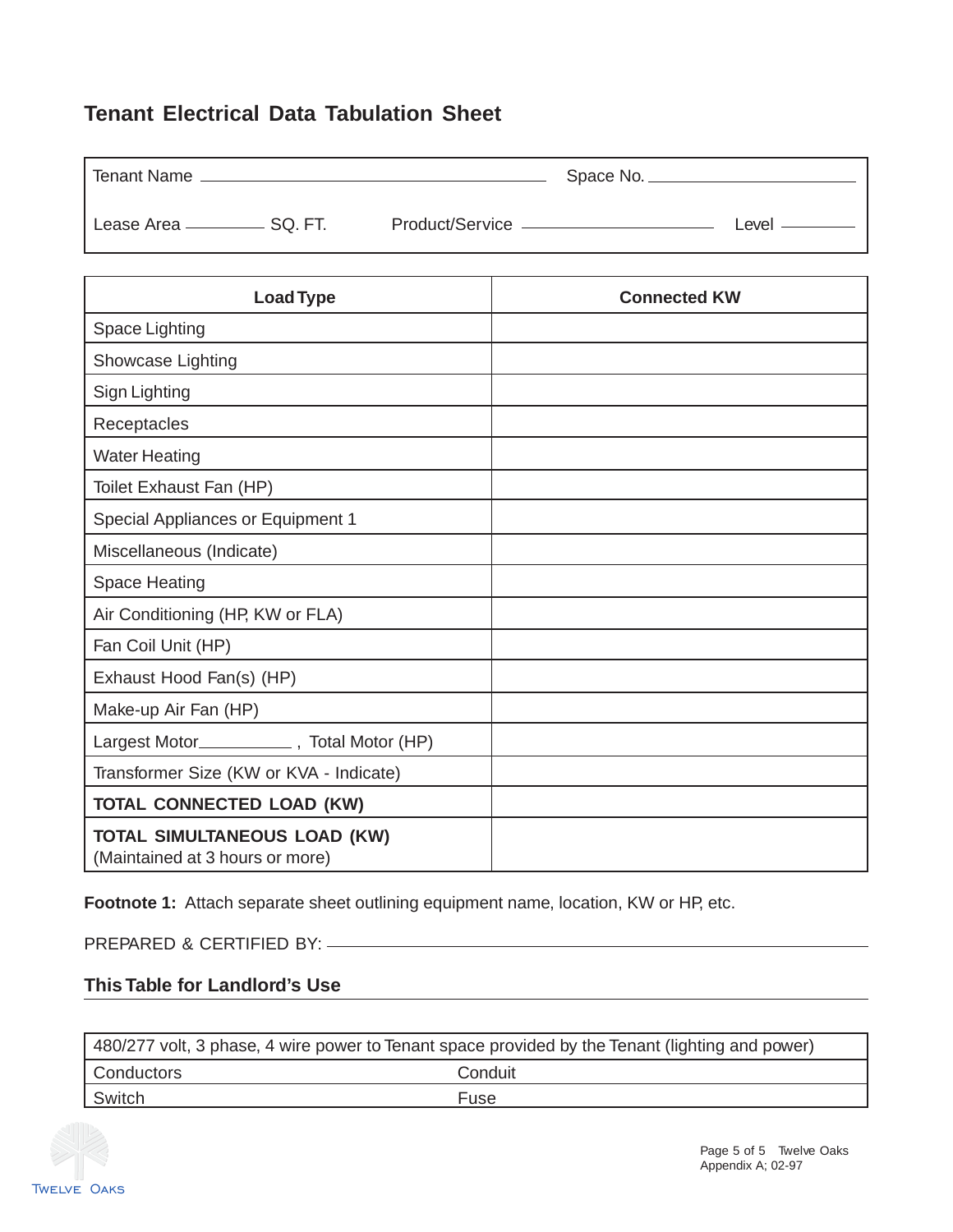# **Appendix B: Pre-Construction Information Form**

This form is to be completed prior to the Pre-Construction Meeting to be held with Landlord's Field Representative. Construction work may not commence until this form is completed in its entirety and approved by Landlord's Project Manager or designated representative.

| 1. | <b>General Contractor:</b>    |  |
|----|-------------------------------|--|
|    | Superintendent:               |  |
|    |                               |  |
|    |                               |  |
|    | Address:                      |  |
|    |                               |  |
|    |                               |  |
|    |                               |  |
|    |                               |  |
|    | Office Phone:                 |  |
|    |                               |  |
|    | 2. Mechanical Contractor:     |  |
|    | Superintendent:               |  |
|    | Address:                      |  |
|    |                               |  |
|    |                               |  |
|    |                               |  |
|    |                               |  |
|    | Office Phone:                 |  |
|    |                               |  |
|    |                               |  |
| 3. | <b>Electrical Contractor:</b> |  |
|    | Superintendent:               |  |
|    |                               |  |
|    |                               |  |
|    |                               |  |
|    | Office Phone:                 |  |
|    |                               |  |
|    |                               |  |
| 4. | <b>Plumbing Contractor:</b>   |  |
|    | Superintendent:               |  |
|    |                               |  |
|    |                               |  |
|    | Office Phone:                 |  |
|    |                               |  |